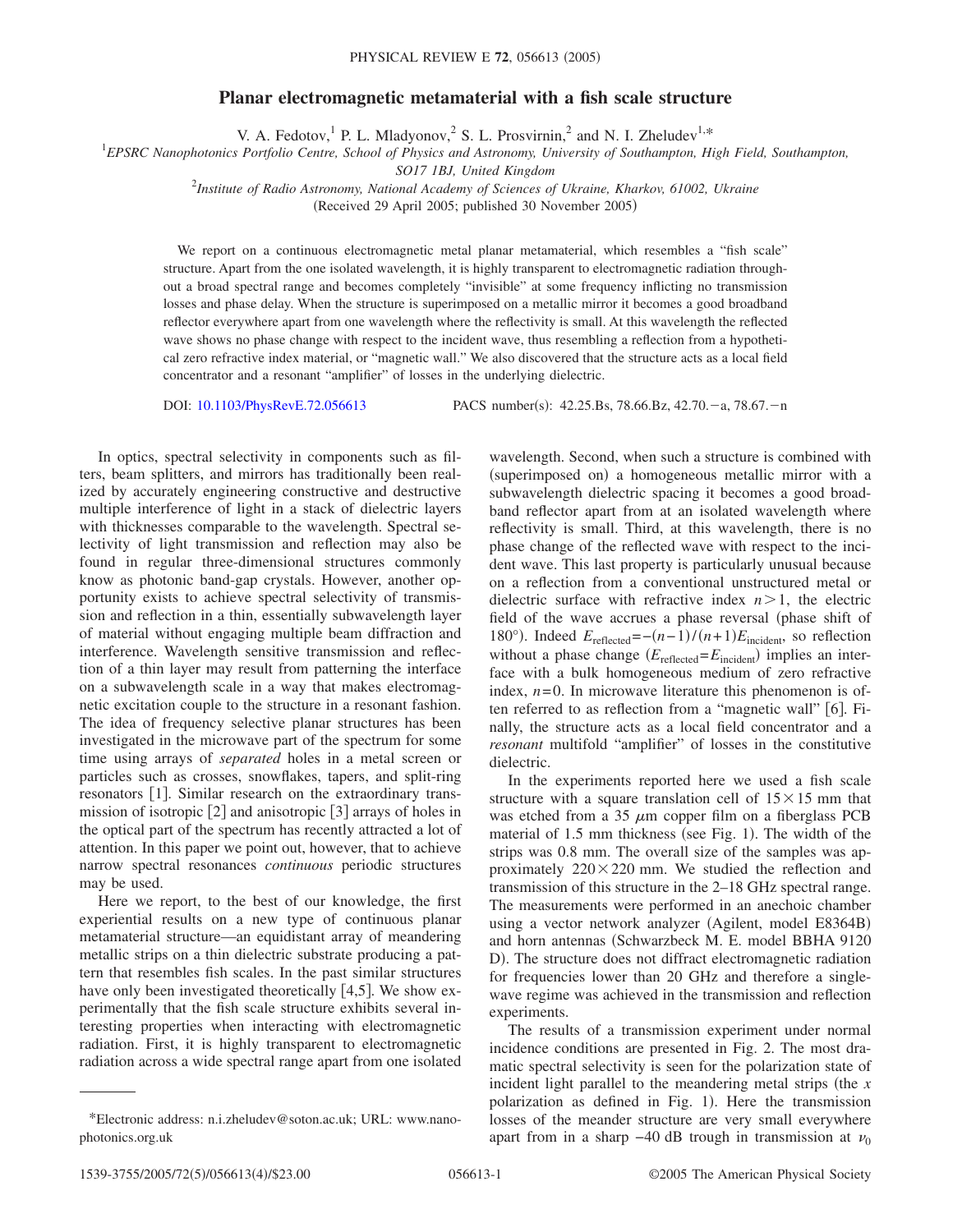

FIG. 1. (a) (Color online) Fragments of the "fish scale" pattern of copper strips on a dielectric substrate. The dashed line box indicates the elementary translational cell of the structure. (b) The same structure backed with a metal mirror.

 $=$  9.84 GHz. The resonance width at  $+6$  dB from the bottom of the trough is  $\Delta \nu = 0.012$  GHz. For the orthogonal *y* polarization (perpendicular to the meandering strips) the transmission peak is shifted to 6.18 GHz and the resonance width at +6 dB from the bottom is about 1 GHz. It shall be noted that for *x*–polarized incident wave at 4 GHz transmission loss and phase shift are simultaneously zero, thus providing for the first demonstration of "invisible" metallic structure, recently theoretically discussed in Ref. [7] in respect of transmission through subwavelength hole arrays.

Figure 3 shows the results of a reflection experiment in which the structure is combined with a homogeneous metallic copper sheet mirror placed in contact with the opposite side of the dielectric substrate supporting the fish scale structure, i.e., at a distance of 1.5 mm from the fish scale structure. We studied reflection under nearly normal incidence conditions with the incident wave entering the sample at 6° to the normal and with the plane of incidence perpendicular to the line of the meandering strips.

Without a fish scale structure on top one would expect a metallic sheet to be a very good reflector across the entire spectral range of interest, and that the reflected wave would have the opposite phase to the incident wave. What we found is that with an *x*-polarized incident field the reflection losses are small everywhere apart from in −40 dB trough at 8.77 GHz. The resonant width at +6 dB from the bottom of the trough is  $\Delta \nu = 0.01$  GHz. Refection for the perpendicular *y* polarization is nearly perfect everywhere apart from a much smaller −11 dB trough at 4.22 GHz. For the *x* polarization we observed that the reflected wave's phase change has a strong dispersion and that the phase difference between the incident and reflected wave passes zero in the proximity of the resonance, at 8.77 GHz.

The origin of the array's resonant features in transmission for the *x*-polarized incident radiations and their dependence on the characteristic dimensions of the pattern becomes apparent if one considers the structure as a sequence of straight-line strips periodically loaded with short-circuit sections of length *S*/4 where *S* is the full length of the strip within the elementary translational cell  $[4]$ . The wavelength of excitation in the structure  $\lambda_s \approx c / [\nu \sqrt{(\epsilon + 1)/2}]$ , so the line impedance has zero value at  $\lambda_s = S/2$ , corresponding to a maximum in reflection and minimum in transmission. The substrate material used to manufacture the fish scale structure had  $Re(\epsilon) \approx 4.5$  and an estimated reflection resonance frequency of 9.38 GHz, in very good agreement with the measured value of 9.84 GHz for the minimum transmission frequency (see Fig. 2). It is difficult to produce a simple and



FIG. 2. (Color online) Normal incidence transmission of the fish scale metamaterial presented in  $1(a)$  for incident polarization along  $(a)$ the  $x$  direction (along the line of the meandering strips) and (b) perpendicular to the strips. Maps (c) and (d) show the instantaneous values of the electric field magnitude in the plane of the structure at resonant conditions for the *y* and *x* polarizations, respectively (blue and red colors correspond, respectively, to negative and positive values of the electric field).  $\circ$  and  $\triangle$  symbols denote the results of theoretical calculations (method of moments) for *x*- and *y*-polarized incident radiation, respectively.The inset shows the resonant transmission trough taken at a high spectral resolution.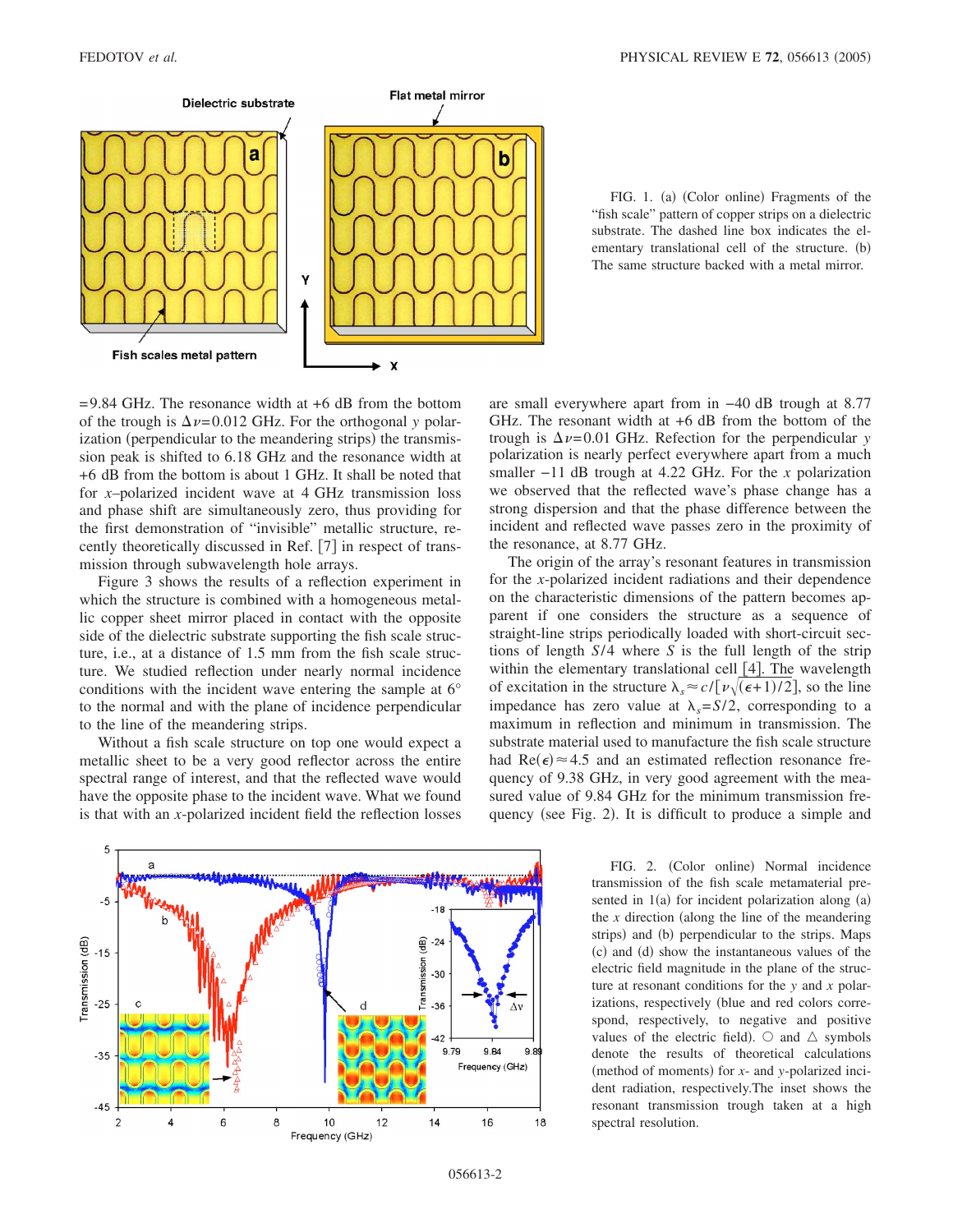

accurate estimate for the resonant frequency for the *y*-polarized incident radiation, however this resonance seems to appear when the wavelength of excitation in the strip is approximately equal to *S*. Corresponding field distributions for *x*- and *y*-polarized excitations in the plane of the structure are illustrated in the insets to Fig. 2. They have been calculated using the true three-dimensional finite-element method for solving Maxwell's equations in the spectral presentation. The more localized field distribution seen at resonance for the *x* polarization indicates weaker coupling between the array and the free-space wave, and this manifests itself as a much narrower resonance in comparison with the *y* polarization.

For the fish scale structure on a metal-backed substrate the following formula can be used to estimate the wavelength of the excitation in the strips:  $\lambda_g \approx (c/v) [(\epsilon + 1)/2]$  $+(\epsilon-1)/2/\sqrt{1+5h/w}$ <sup>-1/2</sup>, where 2*w* is the width of the strip and *h* is the substrate thickness. Now, for the *x* polarization the resonance occurs at a frequency where  $\lambda_g$  is close to half of the length *S* of the strip inside the elementary translation cell, i.e.,  $\lambda_g(\nu) \approx S/2$ . This estimation gives a resonant frequency of 8.77 GHz which coincides with the experimentally measured value. A resonance for the *y* polarization occurs when  $\lambda_g(\nu) \approx S$ . The corresponding predicted resonant frequency is 4.38 GHz, which is in a good agreement with the measured value of 4.22 GHz.

We also modeled the far-field response of the fish scale structure using the method of moments  $[4]$ . This numerical method involves solving the integral equation for the surface induced current in the metal pattern by the field of the incident wave. This is followed by calculations of scattered fields as a superposition of partial spatial waves. The metal pattern is treated as a perfect conductor, while the substrate is assumed to be a lossy dielectric. For transmission through the fish scale structure the theoretical calculations show very good agreement with the experimental results (see Fig. 2). The numerical calculation also accurately describes all of characteristic trends seen in the reflection experiment from the fish scale structure combined with a metal mirror, and predicts the dramatic switching of the reflected signal phase at the resonance for the  $x$  polarization (see Fig. 3). Both the

FIG. 3. (Color online) Normal incidence reflection of *x*-polarized waves from the fish scale metamaterial backed with a flat copper mirror mm, as presented in  $1(b)$ : (a) Intensity of the reflected signal; (b) phase difference between the incident and reflected waves. Map (c) shows the instantaneous values of the electric field magnitude in the plane of the structure at the resonant condition for the *x* polarization (blue and red colors correspond, respectively, to negative and positive values of the field). " $\triangle$ " and " $\bigcirc$ " symbols denote the results of theoretical calculations (method of momenta) for the intensity and phase of the reflected wave respectively.The inset shows the resonant transmission trough at higher spectral resolution.

experimental results and calculations show the phase of the reflected wave changing sign and passing zero at about 8.77 GHz, which is somewhat unusual behavior. At zero phase change the reflected wave has the same sign as the incident wave. In contrast, a wave reflected from a conventional unstructured metal or dielectric surface has the opposite sign to the incident wave. If the interface was loss-less, which it could be in the case of an ideal metal and a nonabsorbing dielectric support, the zero phase change would correspond to reflection from an interface with a bulk homogeneous medium of a zero refractive index *n*=0.

Reflection from a flat mirror superimposed with the fish scale structure shows another intriguing and potentially useful property—"loss amplification." Assuming that the strip structure and the mirror are made out of ideal metal and that the dielectric is loss-less, one would expect the reflected wave to have the same amplitude as the incident wave. Thus, the trough in the reflected signal, experimentally observed at



FIG. 4. (Color online) Modeling losses in the fish scale metamaterial as a function of losses in the dielectric substrate for *x*-polarized incident waves: (a) Reflection from a dielectric substrate on a copper metallic plate (reference curve), (b) attenuation due to dielectric losses of the reflected signal (at resonance) from a fish scale structure on a dielectric substrate, and (c) reflection from a fish scale structure backed by a metallic mirror, with a dielectric layer in between, at the 8.77 GHz resonance.